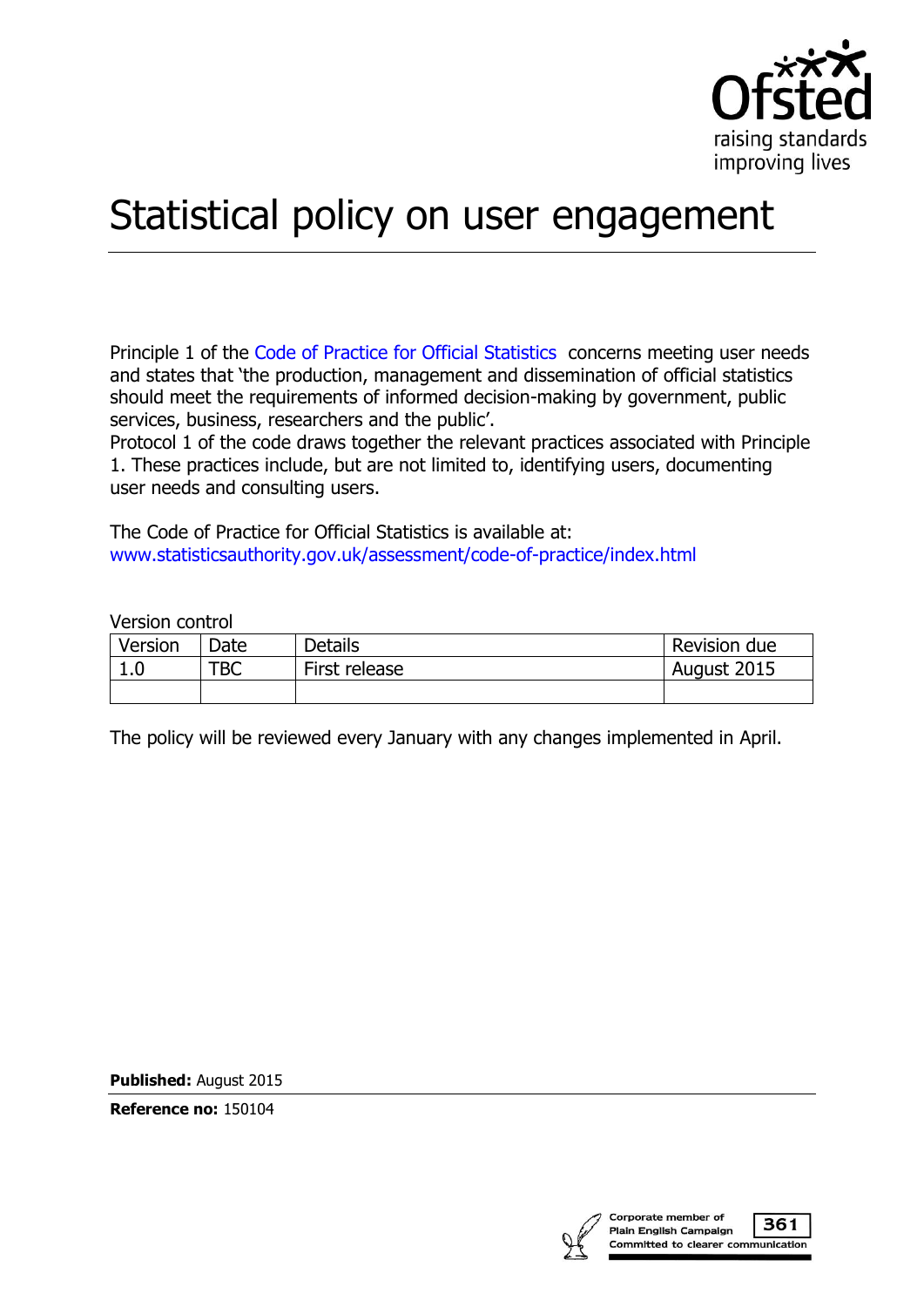The Office for Standards in Education, Children's Services and Skills (Ofsted) regulates and inspects to achieve excellence in the care of children and young people, and in education and skills for learners of all ages. It regulates and inspects childcare and children's social care, and inspects the Children and Family Court Advisory and Support Service (Cafcass), schools, colleges, initial teacher training, further education and skills, adult and community learning, and education and training in prisons and other secure establishments. It assesses council children's services, and inspects services for looked after children, safeguarding and child protection.

If you would like a copy of this document in a different format, such as large print or Braille, please telephone 0300 123 1231, or email enquiries@ofsted.gov.uk.

You may reuse this information (not including logos) free of charge in any format or medium, under the terms of the Open Government Licence. To view this licence, visit www.nationalarchives.gov.uk/doc/open-government-licence, write to the Information Policy Team, The National Archives, Kew, London TW9 4DU, or email: psi@nationalarchives.gsi.gov.uk.

This publication is available at www.gov.uk/government/organisations/ofsted.

Interested in our work? You can subscribe to our monthly newsletter for more information and updates: http://eepurl.com/iTrDn.

Piccadilly Gate Store Street Manchester M1 2WD

T: 0300 123 1231 Textphone: 0161 618 8524 E: enquiries@ofsted.gov.uk W: www.gov.uk/government/organisations/ofsted

No. 150104



© Crown copyright 2015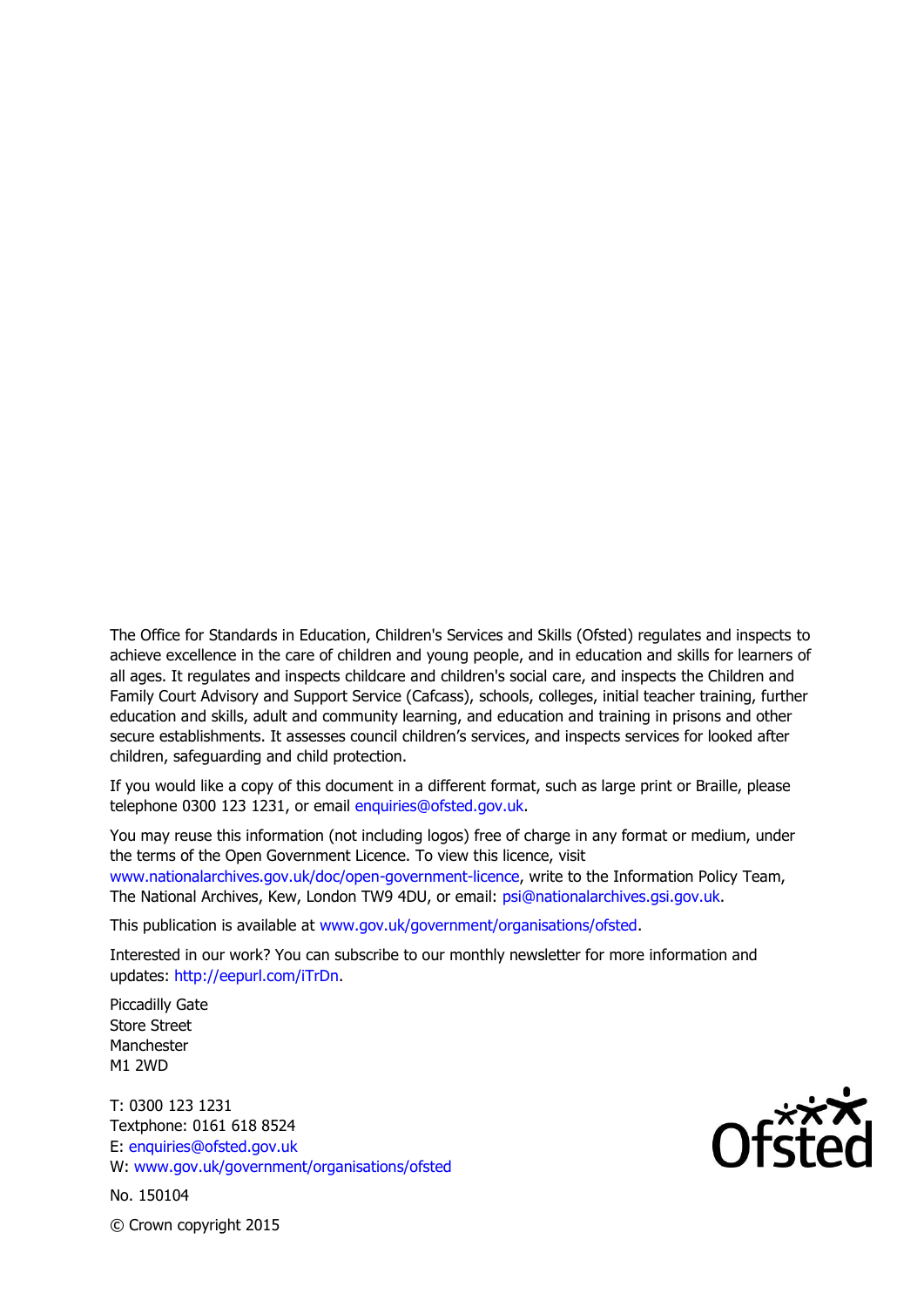# **Introduction**

This strategy focuses on users of Ofsted official statistics and sets out how we will approach user engagement and drive forward service improvement.

This strategy will help to identify the level of engagement we will seek to achieve with users of our official statistics while ensuring the best possible fit between the interests of our users and other work priorities. It will also identify how to effectively manage user expectations.

## **Background**

Ofsted's Data and Insight group includes four remit teams (schools, further education and skills, early years and social care), which publish a number of regular official statistics (listed below) as well as other outputs including data tools, management information and Freedom of Information datasets. The teams also provide ad-hoc support for internal and external users (including for parliamentary questions, Freedom of Information requests and briefings).

Regular official statistics we produce are:

- Children's centres: inspections and outcomes
- Children's homes: inspection outcomes
- Childcare providers and inspections
- Children looked after placements
- Children's social care data
- Fostering dataset
- Further education and skills: inspections and outcomes
- Initial Teacher Education: inspections and outcomes
- Maintained schools and academies: inspections and outcomes
- Independent education: inspections and outcomes
- Serious Incident Notifications (SIN)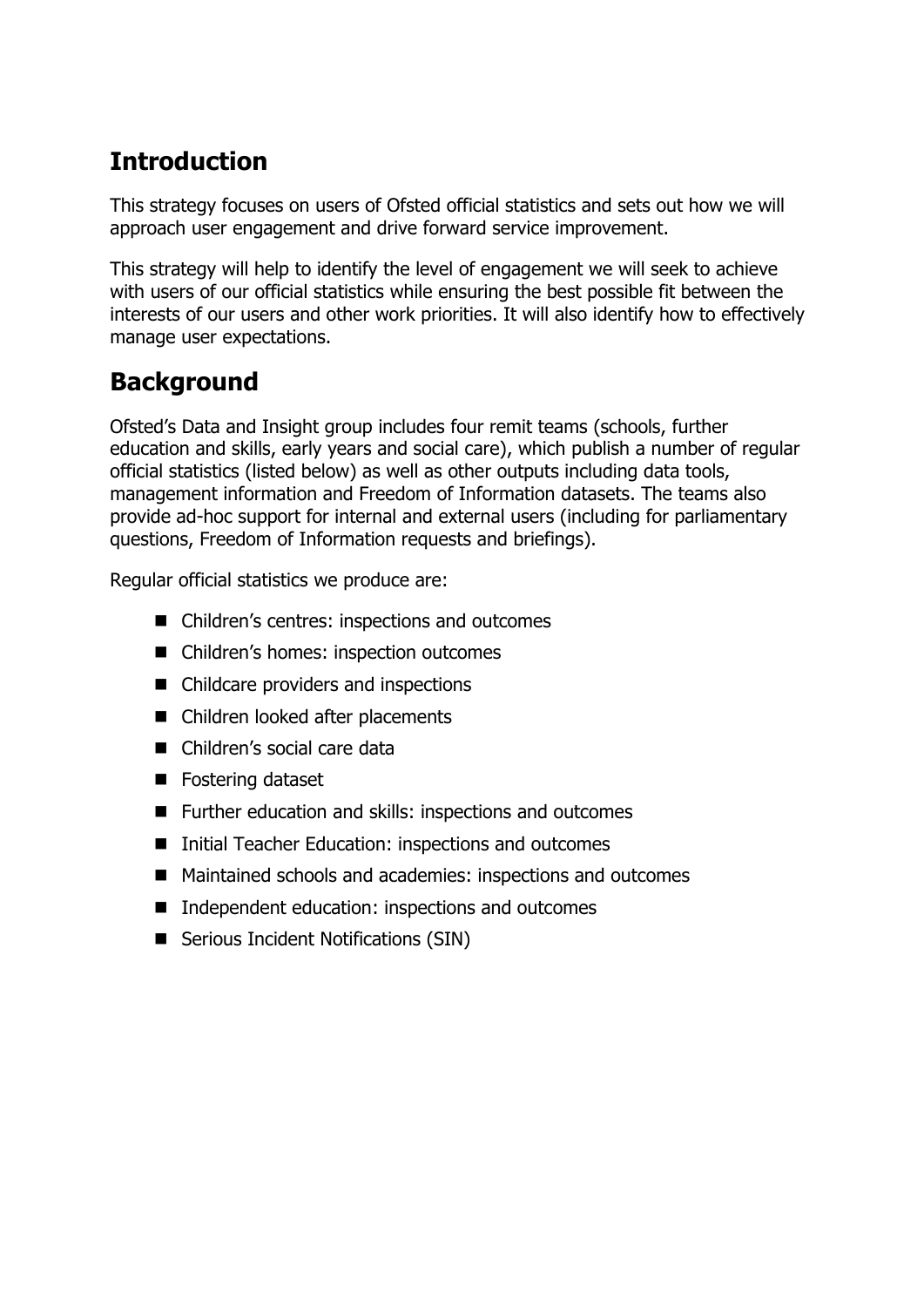

#### **Aims, objectives and outcomes**

This strategy focuses on users of Ofsted official statistics and sets out how we will encourage and promote user engagement as a driver for improvement. The strategy is intended to be a high-level document from which Ofsted Data and Insight teams will develop more detailed user engagement plans specific to their users.

Users are defined in this strategy as 'individuals or groups who use, or could use, our statistics.' Through this strategy, we aim to present an approach for when, what, how, where and with whom key messages should be conveyed. We will do this by:

- identifying our users (target audiences)
- $\blacksquare$  identifying appropriate methods of communication for engaging with these users
- $\blacksquare$  documenting how feedback is used to improve publications

Through effective engagement with our users, we aim to:

- better understand users' needs and supply data better suited to stakeholder requirements
- $\blacksquare$  help statistics to be used in a more informed and informative manner by helping users understand the quality of our statistics
- $\blacksquare$  become more innovative with the data we publish
- create a more positive public image by being transparent and resolve negative feedback promptly
- value diversity and difference among our stakeholders.

### **Identifying our users**

Our users are mainly from the following areas:

- Her Majesty's Chief Inspector, directors, inspectors and policy makers within **Ofsted**
- Department for Education (DfE) data analysts and policy makers
- Department for Business, Innovation and Skills (BIS) data analysts and policy makers
- local authorities, multi-academy trusts and regional schools commissioners
- schools, which are also data providers
- social care providers, which are also data providers
- **Further education and skills providers**
- academics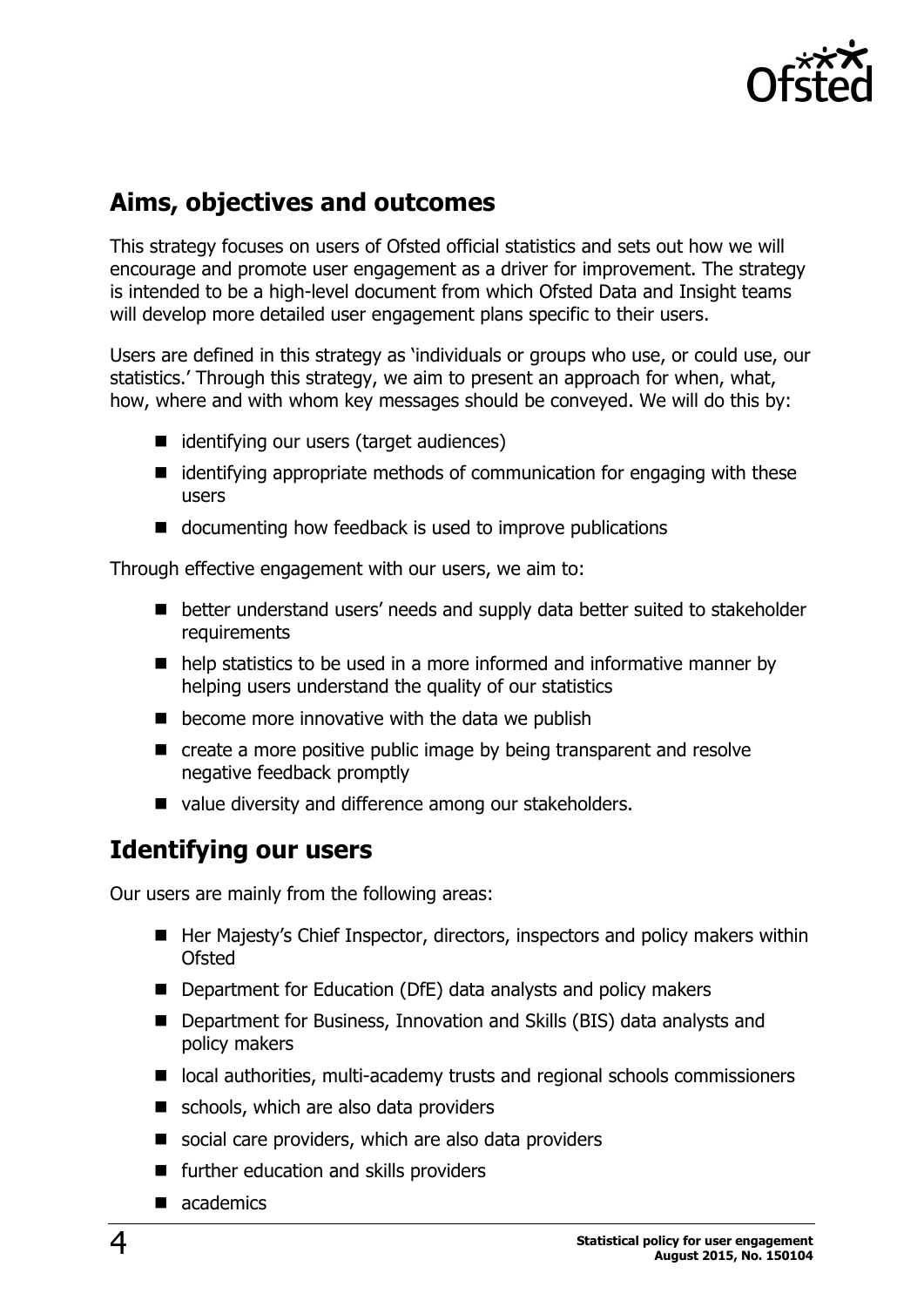

- think tanks and special interest groups
- media and commentators
- **members of the public**

#### **User needs**

Our strategy recognises that different users may have different needs. These needs include:

- quick and easy access to the latest statistics
- $\blacksquare$  a mechanism to comment on and challenge the statistics
- $\blacksquare$  to be informed of the latest statistics published or developments made to them
- $\blacksquare$  to be consulted on developments to our statistics, in terms of methodology, publication or use
- $\blacksquare$  to be able to influence the statistical work plan
- $\blacksquare$  access to commentary, which provides clear and succint key messages arising from the data.

To meet user needs, we will provide high quality releases that:

- **E** are trusted and thus authoritative
- $\blacksquare$  reflect the views of users and are, therefore, relevant to how they want to use them
- strike the right balance between users' diverse and sometimes competing needs
- are published in an open and standardised format
- $\blacksquare$  are presented and disseminated in ways that suit the wider community
- $\blacksquare$  are accompanied by suitable explanation and documentation (e.g. on their quality)
- anticipate, and respond to, changes in users' needs.

### **Communication principles and guidelines**

A set of guiding principles has been developed to ensure effective user engagement.

- $\blacksquare$  Open, transparent and focused we will be clear how users' views will be used and what they may influence.
- $\blacksquare$  Timely we will engage with users to allow sufficient time for useful dialogue, consultation a`nd modifications.
- Accessible the team will provide clear, accessible and comprehensive information to its users in order to facilitate their involvement.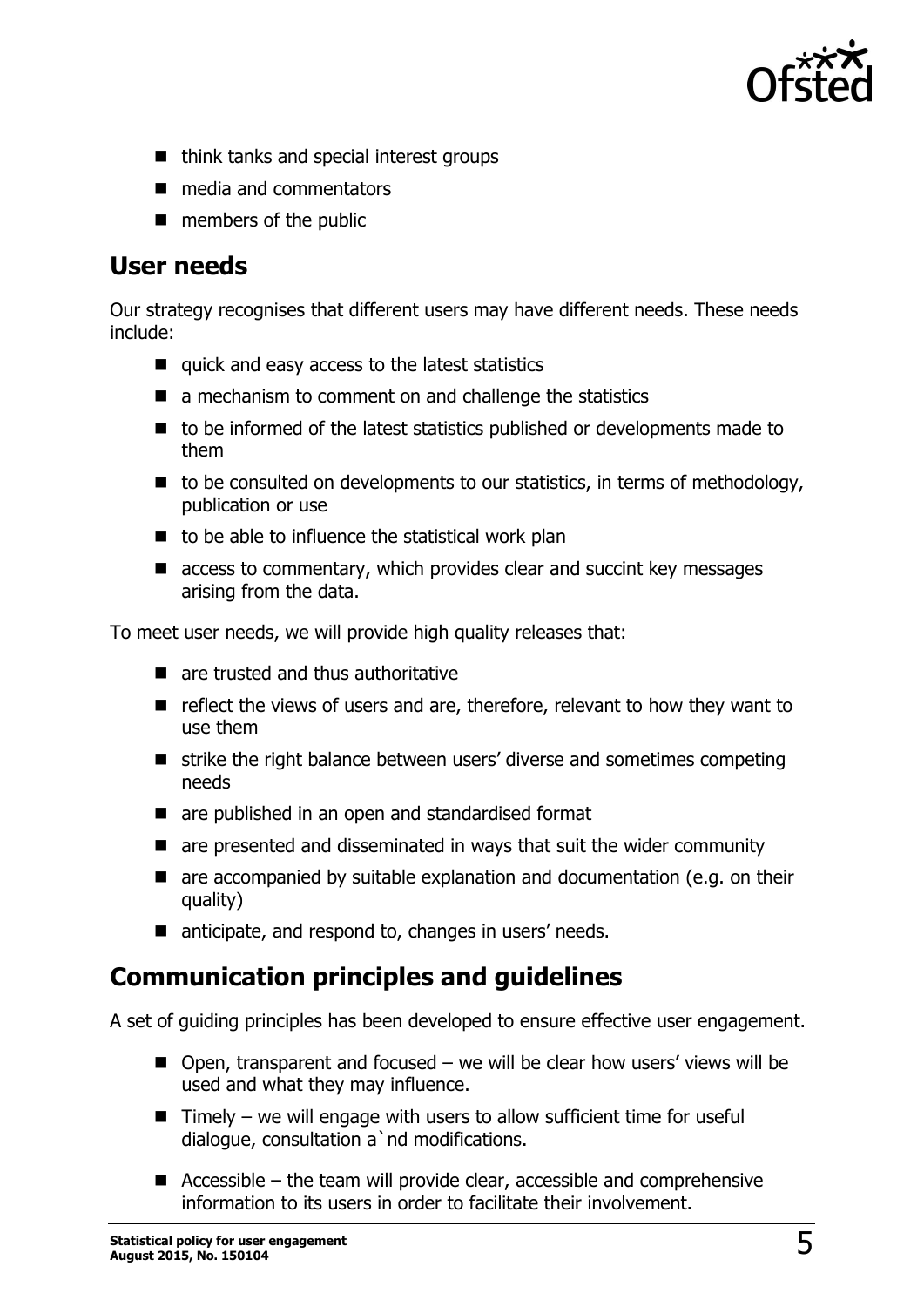

- $\Box$  Cost effective we need to ensure that we make good use of existing communication channels
- $\blacksquare$  Appropriate appropriate levels and methods of engagement will be used to ensure that we meet the needs of our users.
- Accountable make clear how we reach decisions following user engagement.

#### **Communicating with our users**

The key elements of communicating with our users are:

- $\blacksquare$  inform the first stage of engagement consists mainly of one-way communication and is relevant to all users. Users will be provided with accurate, timely, balanced and objective information, which will assist them in understanding the problem, alternatives, opportunities and/or solutions.
- $\blacksquare$  consult this stage consists of two-way communication and is suitable to be undertaken with all key users. Users will have opportunities to give information, voice their opinions and articulate issues in response to specific project initiatives. The information received from the consultation process will be analysed and may impact on the design of outputs and identify future activities/developments.
- $\blacksquare$  involve this stage is a two-way engagement where representatives from key user groups help us to deliver our objectives. Users are engaged, participate in decision making, and identify preferred solutions and development alternatives. Their concerns are fully understood and their feedback impacts upon the outcome of key decisions.
- $\blacksquare$  partner representatives from key user groups help us to deliver our objectives

This communication will happen via, but is not limited to, the following channels:

- news items in external publications
- social media, including announcement of releases via Twitter
- consultations, including questionnaires/surveys and focus groups
- $\blacksquare$  meetings with key stakeholders
- $\blacksquare$  emails to known users
- communication with users via other bodies, such as the Royal Statistical Society (RSS boards)

Where possible and appropriate, we will either participate in, or make representations to, any recognised user groups or user-focused events sponsored by relevant bodies such as the UK Statistics Authority. In addition, if we enter into a significant partnership with another Government department we will work to a formal Service Level Agreement.